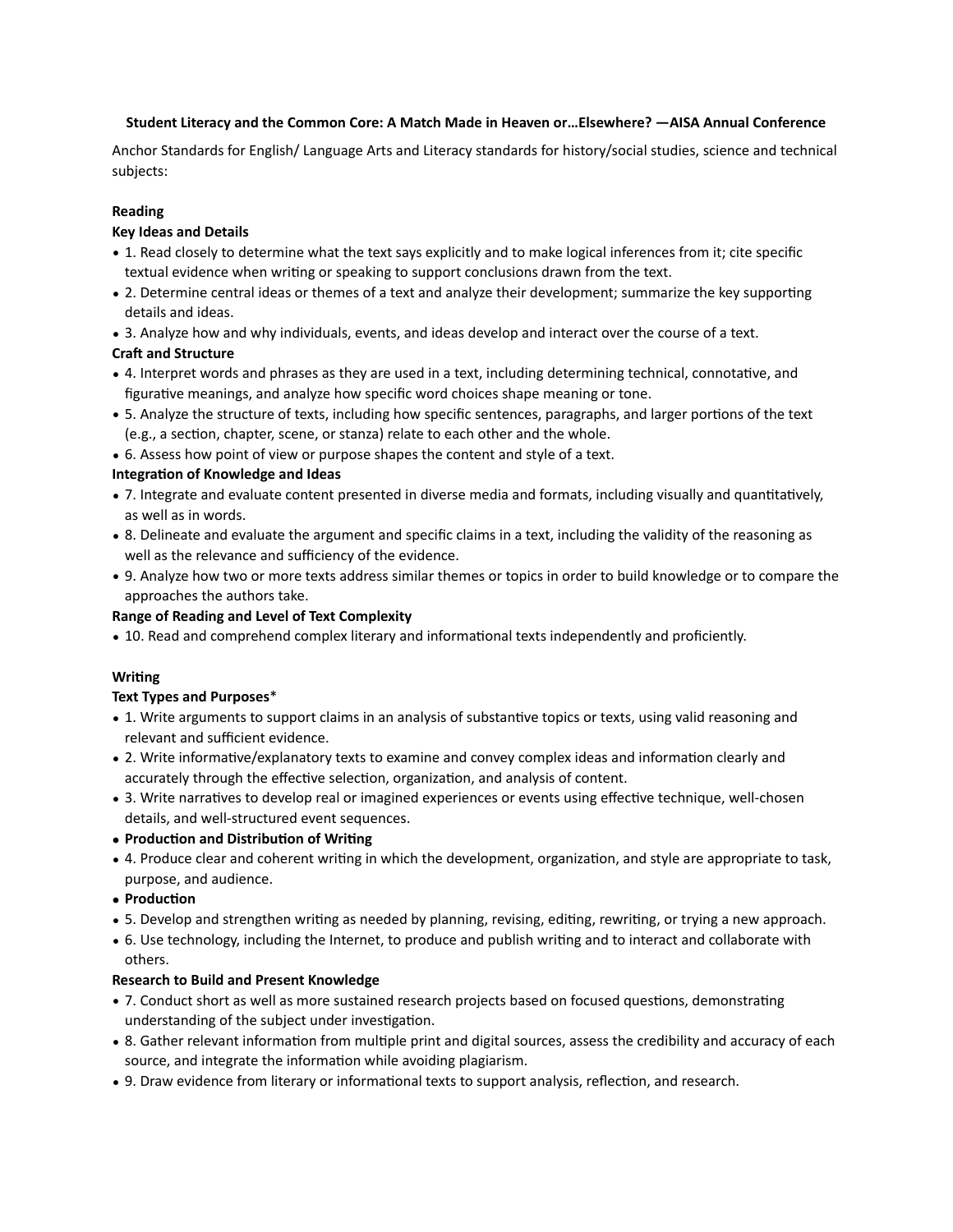#### **Range of Writing**

• 10. Write routinely over extended time frames (time for research, reflection, and revision) and shorter time frames (a single sitting or a day or two) for a range of tasks, purposes, and audiences.

## **Speaking and Listening**

## **Comprehension and Collaboration**

- 1. Prepare for and participate effectively in a range of conversations and collaborations with diverse partners, building on others' ideas and expressing their own clearly and persuasively.
- 2. Integrate and evaluate information presented in diverse media and formats, including visually, quantitatively, and orally.
- 3. Evaluate a speaker's point of view, reasoning, and use of evidence and rhetoric.

# **Presentation of Knowledge and Ideas**

- 4. Present information, findings, and supporting evidence such that listeners can follow the line of reasoning and the organization, development, and style are appropriate to task, purpose, and audience.
- 5. Make strategic use of digital media and visual displays of data to express information and enhance understanding of presentations.
- 6. Adapt speech to a variety of contexts and communicative tasks, demonstrating command of formal English when indicated or appropriate.

## **Language**

## **Conventions of Standard English**

- 1. Demonstrate command of the conventions of standard English grammar and usage when writing or speaking.
- 2. Demonstrate command of the conventions of standard English capitalization, punctuation, and spelling when writing.

#### **Knowledge of Language**

• 3. Apply knowledge of language to understand how language functions in different contexts, to make effective choices for meaning or style, and to comprehend more fully when reading or listening.

## **Vocabulary Acquisition and Use**

- 4. Determine or clarify the meaning of unknown and multiple-meaning words and phrases by using context clues, analyzing meaningful word parts, and consulting general and specialized reference materials, as appropriate.
- 5. Demonstrate understanding of figurative language, word relationships, and nuances in word meanings.
- 6. Acquire and use accurately a range of general academic and domain-specific words and phrases sufficient for reading, writing, speaking, and listening at the college and career readiness level; demonstrate independence in gathering vocabulary knowledge when encountering an unknown term important to comprehension or expression. grammar, usage, and mechanics.

#### **Excerpt from Martin Luther King, Jr.'s Acceptance Speech – Nobel Peace Prize 1964**

..."I accept the Nobel Prize for Peace at a moment when 22 million Negroes of the United States of America are engaged in a creative battle to end the long night of racial injustice. I accept this award on behalf of a civil rights movement which is moving with determination and a majestic scorn for risk and danger to establish a reign of freedom and a rule of justice. I am mindful that only yesterday in Birmingham, Alabama, our children, crying out for brotherhood, were answered with fire hoses, snarling dogs and even death. I am mindful that only yesterday in Philadelphia, Mississippi, young people seeking to secure the right to vote were brutalized and murdered. And only yesterday more than 40 houses of worship in the State of Mississippi alone were bombed or burned because they offered a sanctuary to those who would not accept segregation. I am mindful that debilitating and grinding poverty afflicts my people and chains them to the lowest rung of the economic ladder.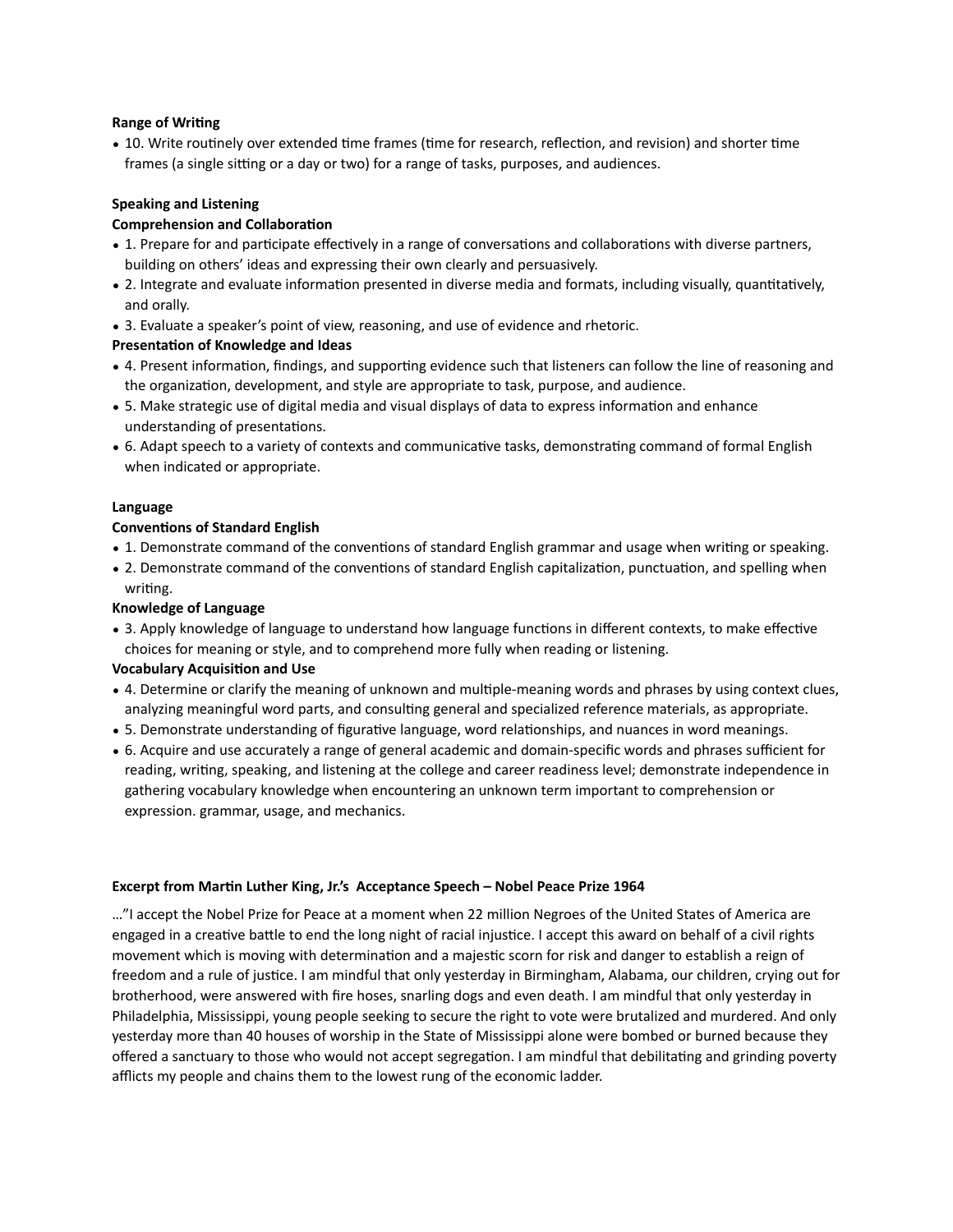Therefore, I must ask why this prize is awarded to a movement which is beleaguered and committed to unrelenting struggle; to a movement which has not won the very peace and brotherhood which is the essence of the Nobel Prize. 

After contemplation, I conclude that this award which I receive on behalf of that movement is a profound recognition that nonviolence is the answer to the crucial political and moral question of our time - the need for man to overcome oppression and violence without resorting to violence and oppression. Civilization and violence are antithetical concepts. Negroes of the United States, following the people of India, have demonstrated that nonviolence is not sterile passivity, but a powerful moral force which makes for social transformation. Sooner or later all the people of the world will have to discover a way to live together in peace, and thereby transform this pending cosmic elegy into a creative psalm of brotherhood. If this is to be achieved, man must evolve for all human conflict a method which rejects revenge, aggression and retaliation. The foundation of such a method is love.

The tortuous road which has led from Montgomery, Alabama to Oslo bears witness to this truth. This is a road over which millions of Negroes are travelling to find a new sense of dignity. This same road has opened for all Americans a new era of progress and hope. It has led to a new Civil Rights Bill, and it will, I am convinced, be widened and lengthened into a super highway of justice as Negro and white men in increasing numbers create alliances to overcome their common problems..."

#### **Excerpt from Nelson Mandela's Acceptance Speech - Nobel Peace Prize 1993**

..."I would also like to take this opportunity to congratulate my compatriot and fellow laureate, State President F.W. de Klerk, on his receipt of this high honour.

Together, we join two distinguished South Africans, the late Chief Albert Lutuli and His Grace Archbishop Desmond Tutu, to whose seminal contributions to the peaceful struggle against the evil system of apartheid you paid welldeserved tribute by awarding them the Nobel Peace Prize.

It will not be presumptuous of us if we also add, among our predecessors, the name of another outstanding Nobel Peace Prize winner, the late Rev Martin Luther King Jr.

He, too, grappled with and died in the effort to make a contribution to the just solution of the same great issues of the day which we have had to face as South Africans.

We speak here of the challenge of the dichotomies of war and peace, violence and non-violence, racism and human dignity, oppression and repression and liberty and human rights, poverty and freedom from want.

We stand here today as nothing more than a representative of the millions of our people who dared to rise up against a social system whose very essence is war, violence, racism, oppression, repression and the impoverishment of an entire people.

I am also here today as a representative of the millions of people across the globe, the anti-apartheid movement, the governments and organisations that joined with us, not to fight against South Africa as a country or any of its peoples, but to oppose an inhuman system and sue for a speedy end to the apartheid crime against humanity.

These countless human beings, both inside and outside our country, had the nobility of spirit to stand in the path of tyranny and injustice, without seeking selfish gain. They recognised that an injury to one is an injury to all and therefore acted together in defense of justice and a common human decency.

Because of their courage and persistence for many years, we can, today, even set the dates when all humanity will join together to celebrate one of the outstanding human victories of our century.